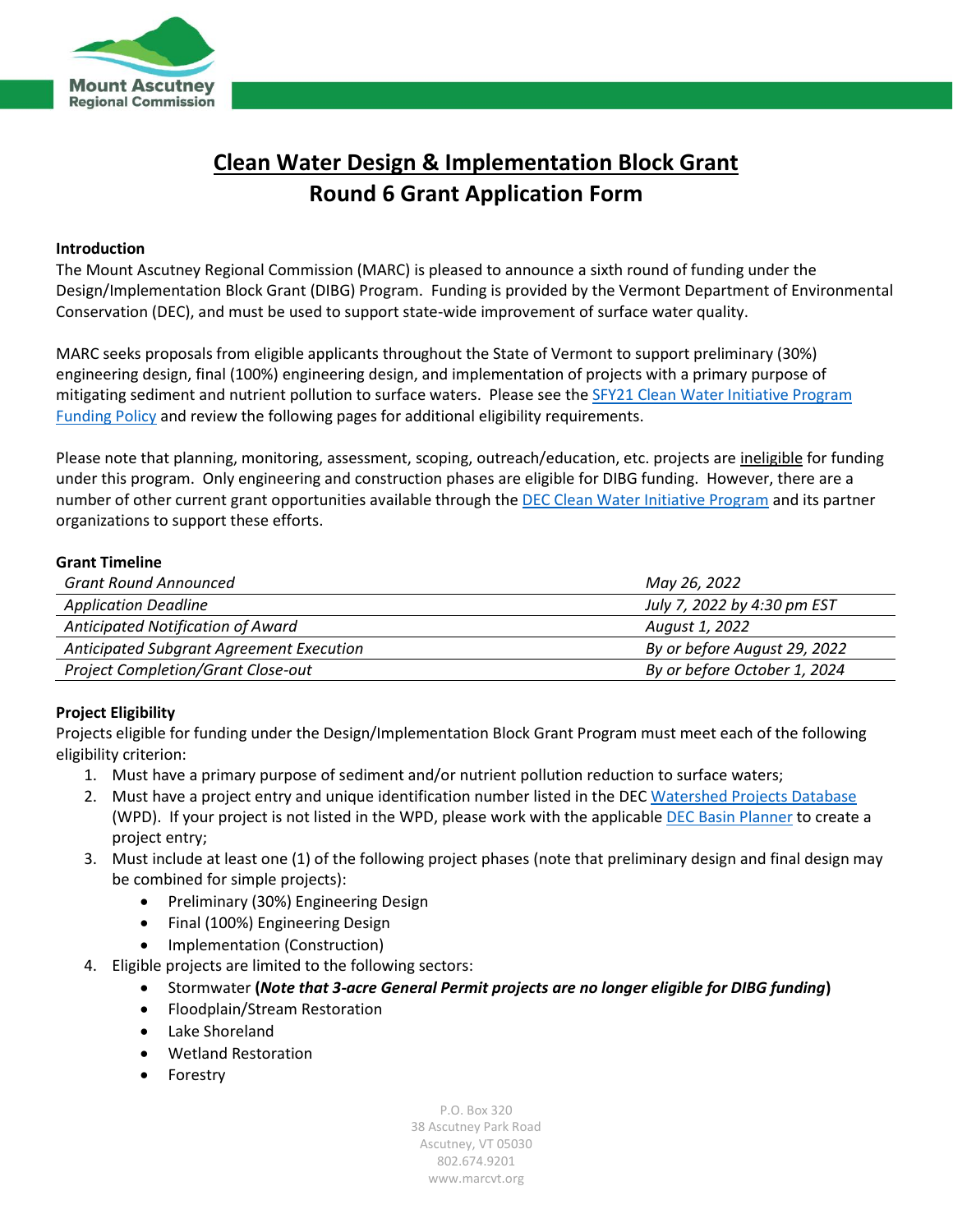- 5. Must meet all applicable eligibility requirements listed in th[e SFY21 Clean Water Initiative Program Funding](https://dec.vermont.gov/sites/dec/files/wsm/erp/docs/2021-02-04_FINAL_FY21_CWIPFundingPolicy_signed.pdf)  [Policy;](https://dec.vermont.gov/sites/dec/files/wsm/erp/docs/2021-02-04_FINAL_FY21_CWIPFundingPolicy_signed.pdf)
- 6. If a project is eligible through alternative funding sources, such as those administered by the [Vermont Agency of](https://vtrans.vermont.gov/highway)  [Transportation](https://vtrans.vermont.gov/highway) (VTrans) or th[e Agency of Agriculture, Food and Markets \(AAFM\),](https://agriculture.vermont.gov/) funding should be sought from those alternative sources prior to applying for DIBG funding. Alternative funding options should be exhausted prior to applying for DIBG funding;
- 7. Projects that contribute to [a MS4 community](https://dec.vermont.gov/watershed/stormwater/permit-information-applications-fees/ms4-permit) achieving flow and/or phosphorus reduction targets as identified through a Flow Restoration Plan (FRP) or Phosphorus Control Plan (PCP) must provide a minimum of 50% match. Projects intending to comply with MS4 Permit Minimum Control Measures are ineligible for DIBG funding;
- 8. Eligible subgrantees under the DIBG Program include the following:
	- Vermont Municipalities
	- Vermont Regional Planning Commissions
	- Vermont Natural Resources Conservation Districts
	- Non-profit Organizations (such as Watershed Groups)
	- State Agencies
	- State Colleges and Universities
	- Public Hospitals and Medical Centers
	- Public Schools
	- Private-sector Environmental Consulting Firms
- 9. Projects must be located on land owned by an eligible landowner. Please refer to Figure 5 on page 19 of the [SFY21 Clean Water Initiative Program Funding Policy](https://dec.vermont.gov/sites/dec/files/wsm/erp/docs/2021-02-04_FINAL_FY21_CWIPFundingPolicy_signed.pdf) for additional landowner eligibility requirements. Note that regulatory considerations do influence landowner eligibility. Please note that a Letter of Support from the landowner must be provided with your application;
- 10. Non-MS4 projects **do not** require match/leverage funds under this grant program. However, match funds are incentivized through the competitive proposal scoring process.

If you have reviewed the [SFY21 Clean Water Initiative Program Funding Policy](https://dec.vermont.gov/sites/dec/files/wsm/erp/docs/2021-02-04_FINAL_FY21_CWIPFundingPolicy_signed.pdf) document and the items listed above in detail, and still have questions regarding project eligibility, please emai[l cwbg@marcvt.org](mailto:cwbg@marcvt.org) under the subject heading "*DIBG Eligibility Question*."

#### **Funding Availability**

The MARC has a budget of approximately **\$1,026,048** this funding round to support grants for engineering and construction of water quality improvement projects, including subgrantee project management and grant administration expenses. The available budget per project category is as follows:

| <b>Project Category</b>  | Grant requests in excess of<br>\$50,000 | <b>Grant requests of less than</b><br>\$50,000 | <b>Total Budget</b> |
|--------------------------|-----------------------------------------|------------------------------------------------|---------------------|
| Stormwater               | \$367,094                               | \$183,547                                      | \$550,642           |
| <b>Natural Resources</b> | \$316,937                               | \$158,468                                      | \$475,406           |
| <b>TOTAL</b>             | \$684,032                               | \$342,016                                      | \$1,026,048         |

#### **Project Selection & Award**

Submitted applications will be reviewed by MARC staff to ensure all required application elements have been submitted, all eligibility requirements are met, and that the project has been properly screened for natural resource impacts per the requirements of the *SFY21 Clean Water Initiative Program Funding Policy*. Upon confirmation of project eligibility, projects will be reviewed and scored by committee. Scoring considerations will include, but may not be limited to, the following:

- 1. Anticipated sediment/nutrient pollutant load reductions;
- 2. Helps address stressed or impaired waters designation;
- 3. Aids in implementing a Total Maximum Daily Load (TMDL) Plan;
- 4. Listed as a high priority in a relevant assessment or plan (such as a River Corridor Plan or a Stormwater Master Plan);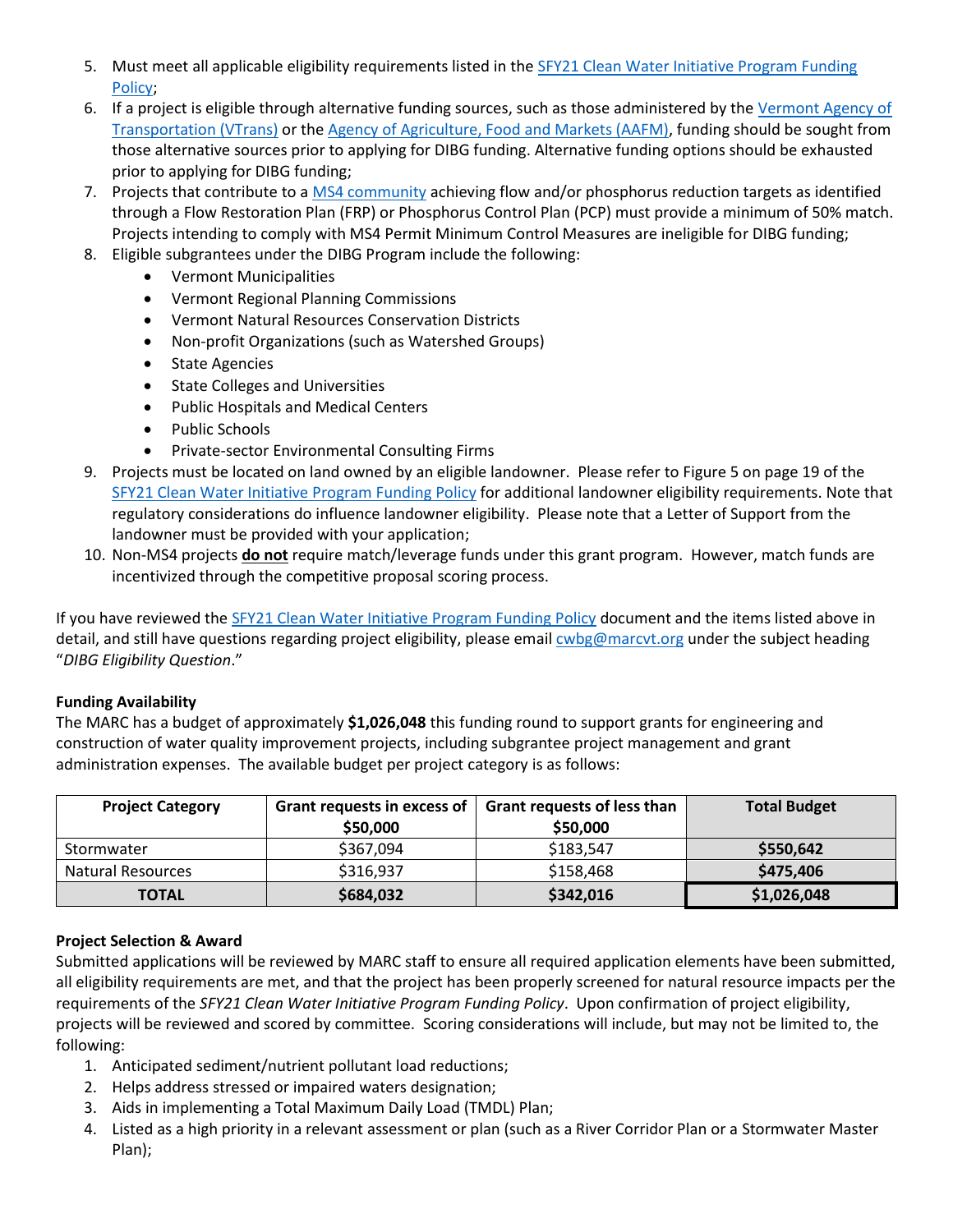- 5. Cost effectiveness;
- 6. Match/leveraged funds;
- 7. Project co-benefits (e.g., flood resiliency, chloride or *E. coli* pollution reduction, recreational benefit, public education potential, etc.);
- 8. Clarity and completeness of application

MARC staff hopes to notify applicants of funding award on or before August 1, 2022, with a goal of executing all awarded subgrant agreements by August 29, 2022. Successful applicants will have roughly two years to complete the project and close-out the subgrant.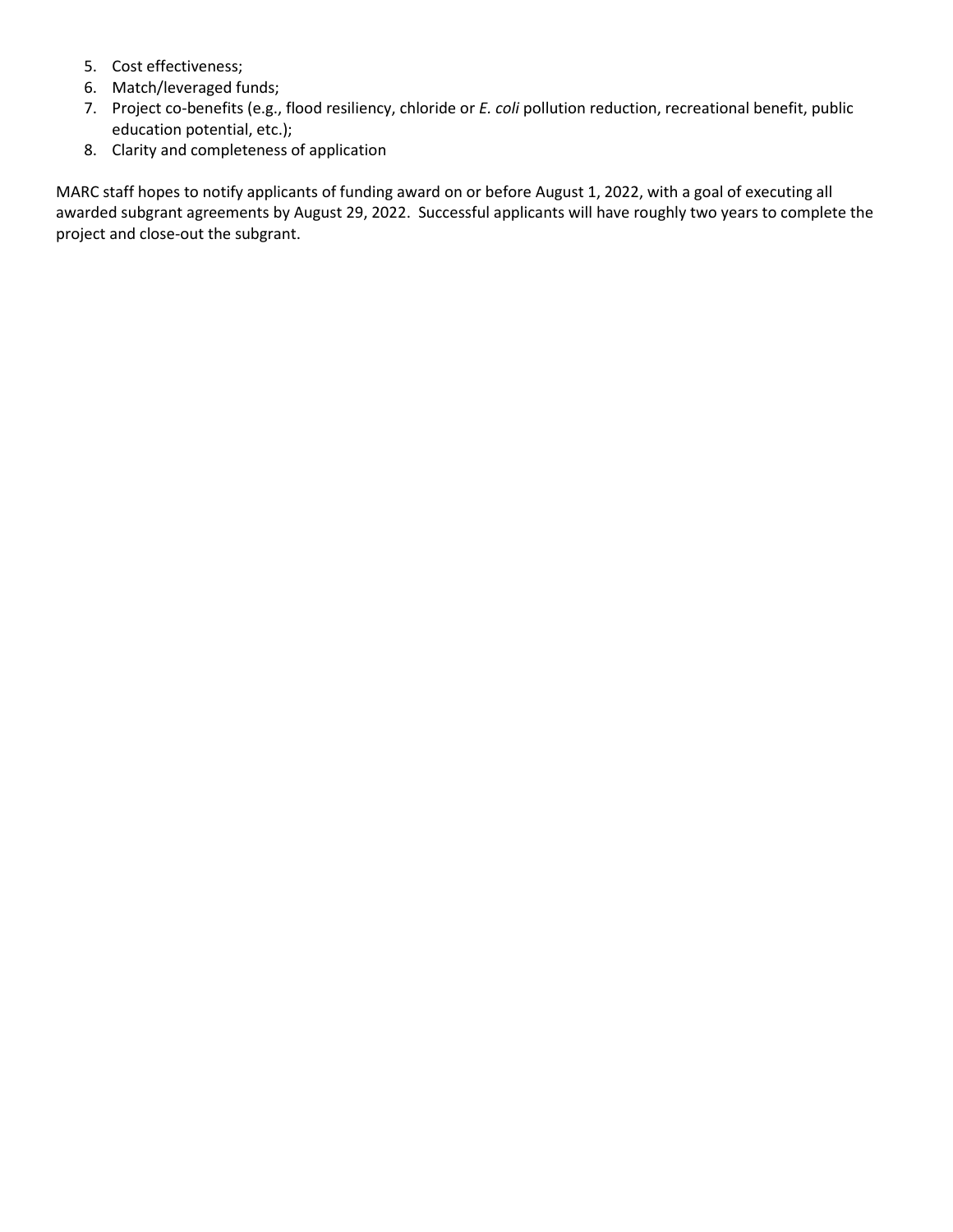# **Design/Implementation Block Grant Application Form**

#### **Applicant Organization Information**

- a. Applicant Organization Name:
- b. Organization Type:
- c. Physical Address:
- d. Point of Contact Name, Title:
- e. Point of Contact Phone #:
- f. Point of Contact Email Address:

#### **Project Information**

- a. Project Title:
- b. [Watershed Projects Database \(WPD\)](https://anrweb.vt.gov/DEC/cleanWaterDashboard/WPDSearch.aspx) Identification #:
- c. Project Location Town:
- d. Project Location Watershed:
- e. Project Latitude/Longitude Coordinates (Decimal-Degrees):
- f. Landowner Type: Private
- g. Project Type/Sector: Forestry
- h. Project Phase: Implementation

| Does your project contribute to a MS4 community achieving phosphorus<br>and/or flow reduction targets identified through a Flow Restoration Plan (FRP)<br>or Phosphorus Control Plan (PCP)?<br>If yes to "i." above, note that your application will require a 50% match. | Yes<br>No |
|---------------------------------------------------------------------------------------------------------------------------------------------------------------------------------------------------------------------------------------------------------------------------|-----------|
| Is your proposal the next phase of a previously awarded Clean Water<br>Design/Implementation Block Grant (DIBG) or DEC Ecosystem Restoration<br>Program (ERP) grant?<br>If yes to "j." above, please list the previous subgrant agreement number:                         | Yes<br>No |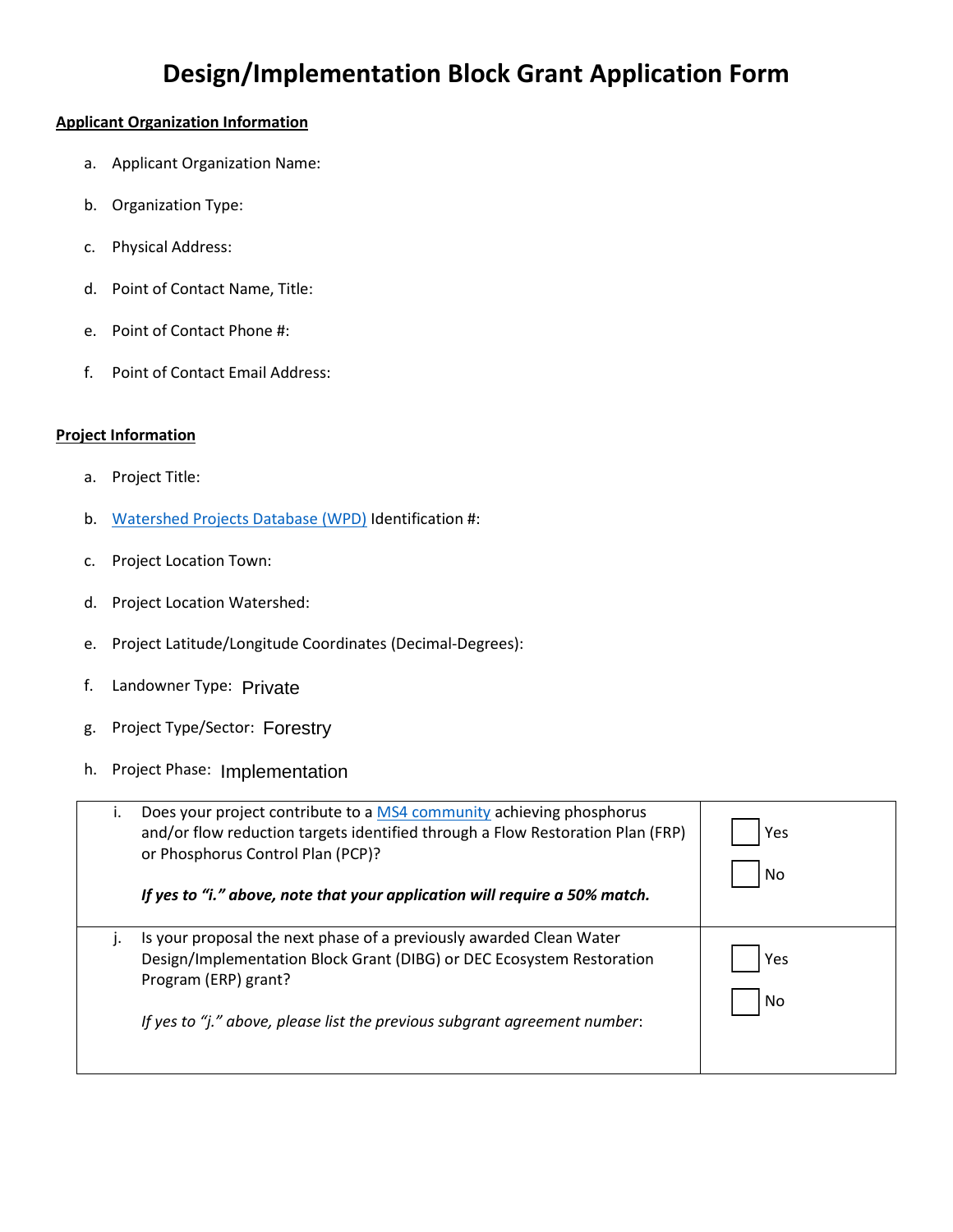| k. To the best of your knowledge, is your project eligible through any alternative<br>funding source(s)?                                                   | Yes |
|------------------------------------------------------------------------------------------------------------------------------------------------------------|-----|
| If yes to "k." above, please list the other funding source(s) through which your<br>project has been denied funding, and a brief rational for such denial: | No  |
|                                                                                                                                                            |     |

l. **Project Description.** Please provide a brief description of the project (*Describe the sediment/nutrient pollution issue, how the pollutant issue will be addressed, anticipated project outcomes, and any other information that may demonstrate why this project is important in terms of sediment/nutrient pollutant reduction*):

m. **Water Quality Benefits.** (*Describe why this project is important in terms of magnitude of sediment and/or nutrient pollution. Is there an urgent need for this project?* 

n. **Nutrient Reduction Quantification.** Please quantify the sediment/nutrient pollutant reduction potential to the best of your ability: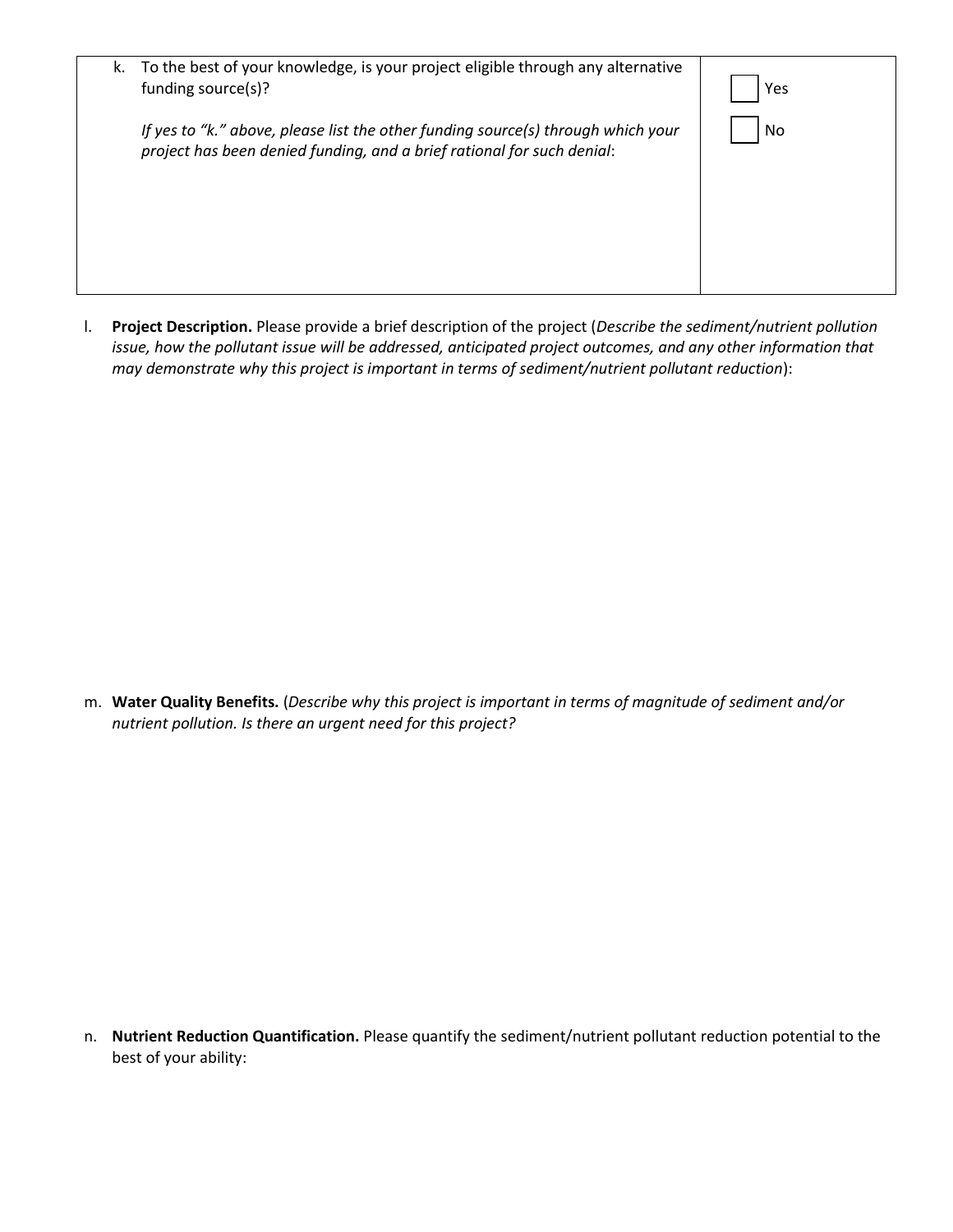o. **Project Type, Milestones & Deliverables.** Please select your Project Type from the drop-down menu located at the top of the table below. Project Types are defined in Appendix B of the SFY21 Clean Water Initiative Program [Funding Policy.](https://dec.vermont.gov/sites/dec/files/wsm/erp/docs/2021-02-04_FINAL_FY21_CWIPFundingPolicy_signed.pdf) Please select the Project Type that best describes your project.

Upon identification of your Project Type, please enter the standardized Milestones and Deliverables associated with that Project Type in the table below, based on Appendix C of th[e SFY21 Clean Water Initiative Program Funding](https://dec.vermont.gov/sites/dec/files/wsm/erp/docs/2021-02-04_FINAL_FY21_CWIPFundingPolicy_signed.pdf)  [Policy.](https://dec.vermont.gov/sites/dec/files/wsm/erp/docs/2021-02-04_FINAL_FY21_CWIPFundingPolicy_signed.pdf) Please do not deviate from the standardized Milestones and Deliverables provided in the Funding Policy.

*Note that the table below may include more rows than is necessary for your project. Please leave extra rows blank.* 

|                         | <b>Project Type:</b> Forestry - Implementation |                |
|-------------------------|------------------------------------------------|----------------|
|                         | <b>Milestone</b>                               | Deliverable(s) |
| $\mathbf 1$             |                                                |                |
| $\mathbf{2}$            |                                                |                |
| $\overline{\mathbf{3}}$ |                                                |                |
| $\overline{\mathbf{4}}$ |                                                |                |
| 5                       |                                                |                |
| $\boldsymbol{6}$        |                                                |                |
| $\overline{\mathbf{z}}$ |                                                |                |
| ${\bf 8}$               |                                                |                |
| $\boldsymbol{9}$        |                                                |                |
| ${\bf 10}$              |                                                |                |
| $\mathbf{11}$           |                                                |                |

p. **Performance Measures.** Please enter the standardized performance measure(s) associated with your Project Type as defined in Appendix B of the [SFY21 Clean Water Initiative Program Funding Policy.](https://dec.vermont.gov/sites/dec/files/wsm/erp/docs/2021-02-04_FINAL_FY21_CWIPFundingPolicy_signed.pdf) Please enter the anticipated quantitative value resulting from your project for each performance measure. *Note that your Project Type may only have one standardized Performance Measure associated with it, in which case please leave the second-row blank.*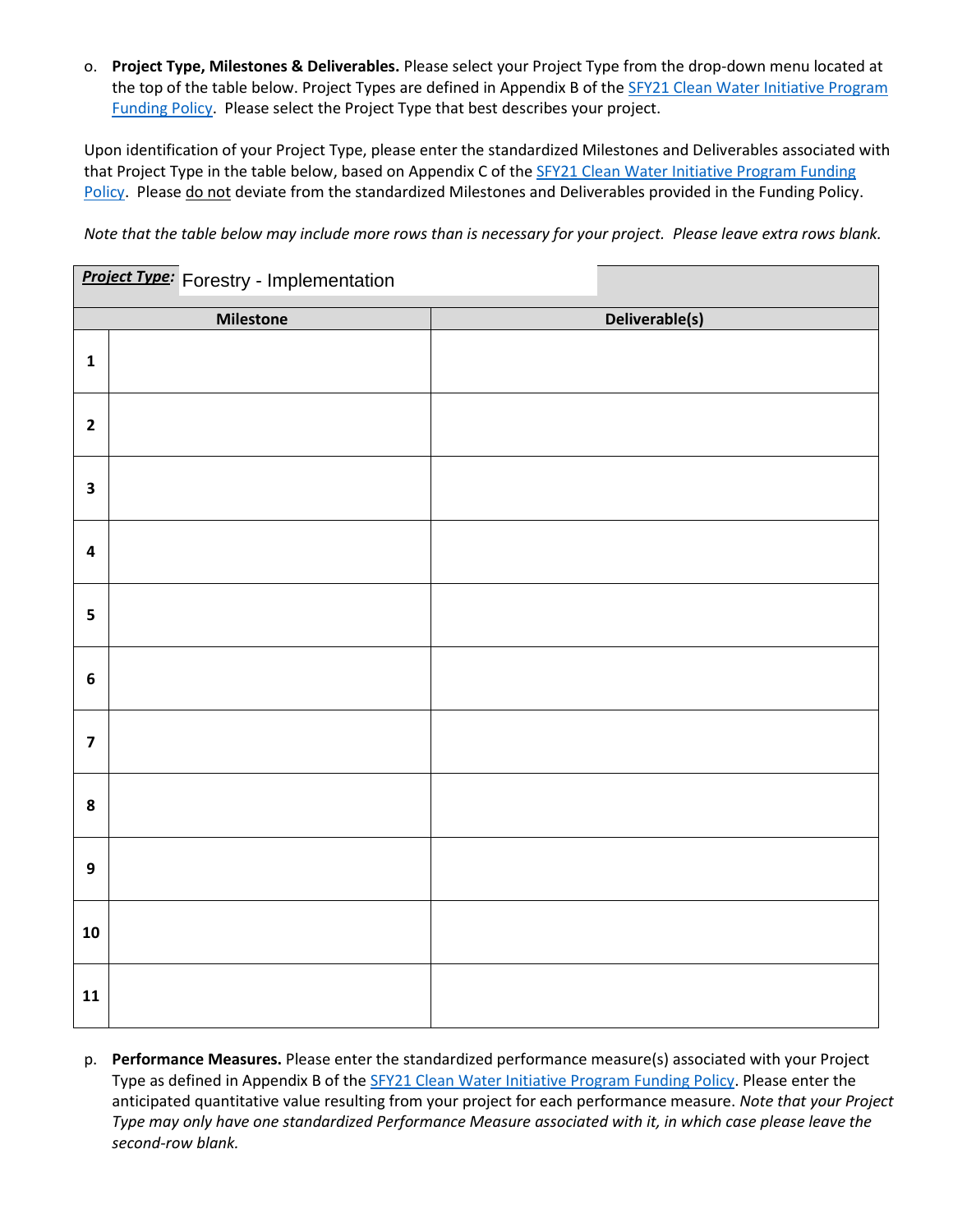|                                                  | <b>Performance Measure</b> | Anticipated<br>Quantitative<br>Value |
|--------------------------------------------------|----------------------------|--------------------------------------|
| <b>Performance Measure 1:</b>                    |                            |                                      |
| <b>Performance Measure 2</b><br>(if applicable): |                            |                                      |
| Example:                                         | Acres of Wetland Restored  | 3.5                                  |

q. **Project Eligibility and Readiness Screening.** The following information will help streamline the environmental review and project readiness process for your proposed water quality improvement project.

**Step 1:** Conduct Eligibility Screen: Project Types and Standards for proposed project as outlined in the [CWIP](https://dec.vermont.gov/sites/dec/files/wsm/erp/docs/2021-02-04_FINAL_FY21_CWIPFundingPolicy_signed.pdf)  [Funding Policy.](https://dec.vermont.gov/sites/dec/files/wsm/erp/docs/2021-02-04_FINAL_FY21_CWIPFundingPolicy_signed.pdf)

| <b>Table 1: Project Type Eligibility Screening</b>                                       |                     |
|------------------------------------------------------------------------------------------|---------------------|
| Please select your project type from the drop-down list to the right (from Appendix B    |                     |
| of the CWIP Funding Policy, only the listed project types are eligible for funding under | Forestry - Implemen |
| the Design/Implementation Block Grant)                                                   |                     |
| Does your project type meet the applicable definitions and minimum standards as          | Yes                 |
| provided in Appendix B of the CWIP Funding Policy (pp 34-41)? (Answer must be YES        |                     |
| to proceed)                                                                              | No                  |
| Will the project result in the standard milestones and deliverables defined by project   | Yes                 |
| type in Appendix C of this CWIP Funding Policy (pp 42-55)? (Answer must be YES to        |                     |
| proceed)                                                                                 | No.                 |
| Is the project's primary purpose to improve water quality by reducing nutrient and       | Yes                 |
| sediment pollution? (Answer must be YES to proceed)                                      |                     |
|                                                                                          | No.                 |
| Is the project listed as an ineligible project type in the funding policy (pp 12-13)?    | Yes                 |
| (Answer must be NO to proceed)                                                           |                     |
|                                                                                          | No                  |

**Step 2:** Verify project presence in [Watershed Project Database.](https://anrweb.vt.gov/DEC/cleanWaterDashboard) Each project must have a Watershed Project Database number. If the project is not yet in the Watershed Project Database, the recipient must collaborate with their local basin planner to propose the project, have the basin planner review, enter information into the database and assign a Watershed Project Database number to that project. Use the Water Quality Project [Screening Tool](https://anrweb.vt.gov/DEC/CleanWaterDashboard/ScreeningTool.aspx) to identify the appropriate Basin Planner for your project. Please allow your basin planner at least two weeks to review and add a new project to the Watershed Project Database.

Watershed Project Database ID number assigned:

**Brief Summary of Basin Planner input on the project** (please attach proof of correspondence):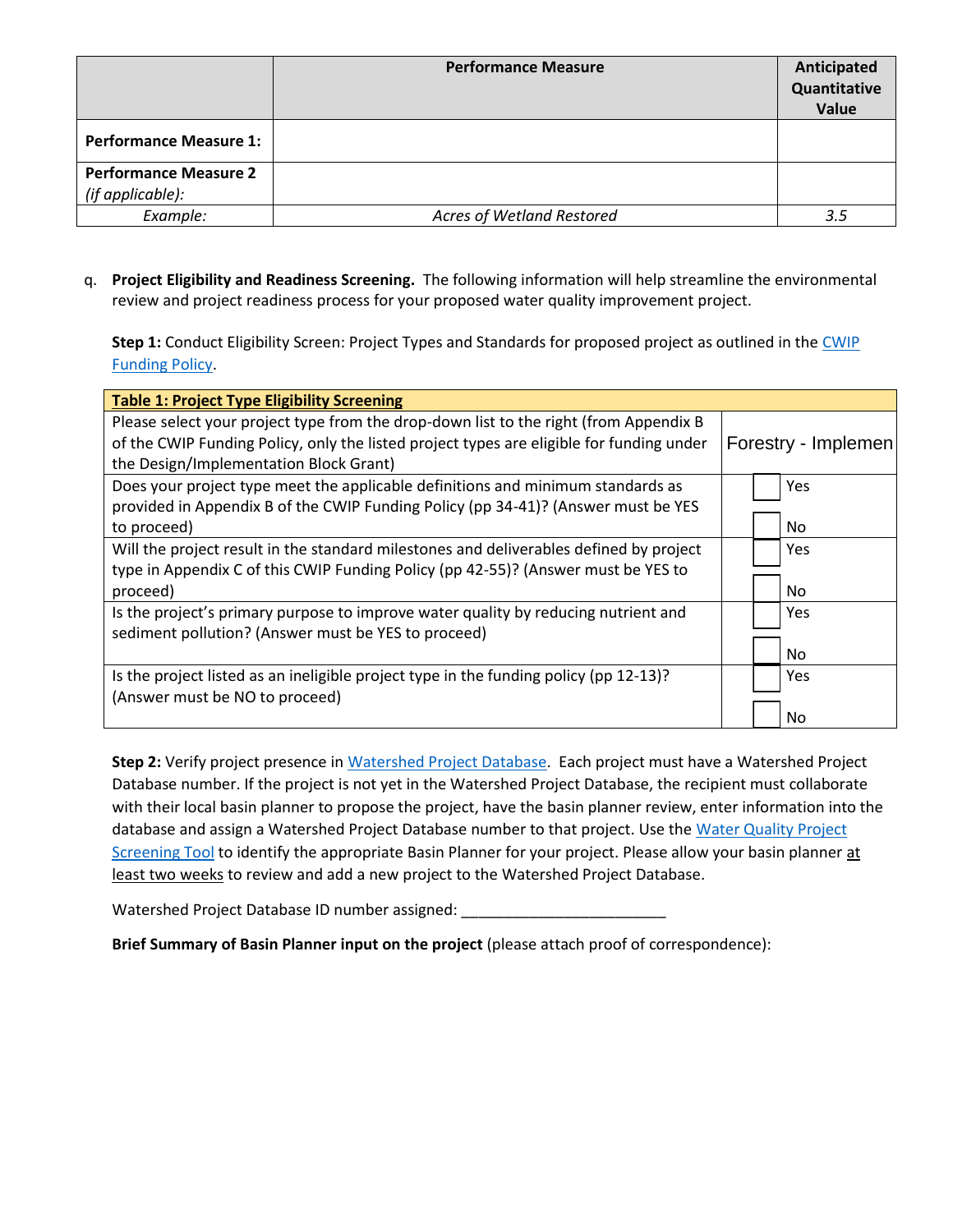**Step 3:** DEC Programmatic Review. The purpose of programmatic review is 1) to confirm the proposed project is supported and would be beneficial for water quality from the perspective of the relevant DEC program (based on project types) and 2) to confirm if any other design standards apply. Refer to Table 3 below for guidance on which programmatic staff to consult with. If your project crosses types or is a blend of project types, please consult with all potentially applicable program representatives. Only those programs listed in Table 3 require consultation for this step. Applicants should confirm programmatic support prior to advancing to Step 4. Please allow program staff at least one week to review your proposed project and provide a response.

- 1. Send DEC program contacts the watersheds project database number (if available), location and description of the project, and any other relevant information they request that will be utilized in their review.
- 2. Obtain written documentation of the results of their findings (using the form included in Appendix A). Responses must include "approval to proceed with the project application", OR "approval with conditions<sup>1</sup> to proceed with the project application", OR "Denied approval to proceed"
- 3. Provide summary of communications in Table 2 below and submit record of correspondence (i.e., completed form in Appendix A) as part of your application.
- 4. Note, while this may include the same or similar staff, this is different from a preliminary review of permitting needs and natural resource impacts (Step 4).

|                                                            | <b>Table 2: Summary of Programmatic Staff Communications</b>                                             |                                                |
|------------------------------------------------------------|----------------------------------------------------------------------------------------------------------|------------------------------------------------|
| Program Staff<br>contacted (name and<br>relevant program): | Does the staff member<br>support the project and<br>believe it to be<br>beneficial for water<br>quality? | Yes<br>No<br><b>Required Conditionalities:</b> |
|                                                            |                                                                                                          | <b>Other Comments:</b>                         |
|                                                            | Did the staff member<br>mention specific design<br>standards that should<br>apply to the project?        | Yes<br><b>No</b><br><b>Other Comments:</b>     |
| Program Staff<br>contacted (name and<br>relevant program): | Does the staff member<br>support the project and<br>believe it to be<br>beneficial for water<br>quality? | Yes<br><b>No</b>                               |

<sup>&</sup>lt;sup>1</sup> Example conditions might include requests to view final designs prior to project close out, or request to participate in stakeholder meetings, etc.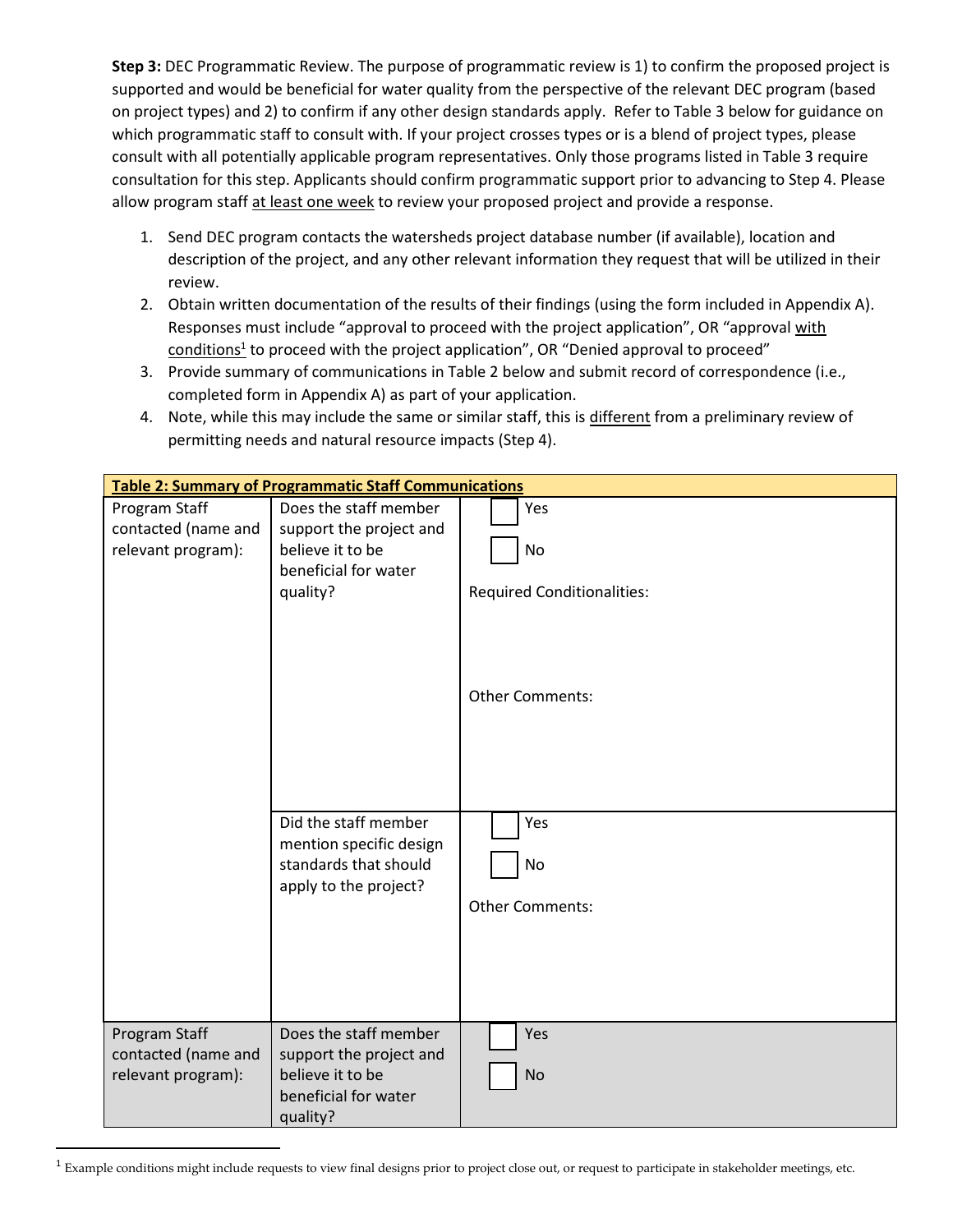|                                                            |                                                                                                          | <b>Required Conditionalities:</b>              |
|------------------------------------------------------------|----------------------------------------------------------------------------------------------------------|------------------------------------------------|
|                                                            |                                                                                                          | <b>Other Comments:</b>                         |
|                                                            | Did the staff member<br>mention specific design<br>standards that should<br>apply to the project?        | Yes<br><b>No</b><br><b>Other Comments:</b>     |
| Program Staff<br>contacted (name and<br>relevant program): | Does the staff member<br>support the project and<br>believe it to be<br>beneficial for water<br>quality? | Yes<br>No<br><b>Required Conditionalities:</b> |
|                                                            |                                                                                                          | Other Comments:                                |
|                                                            | Did the staff member<br>mention specific design<br>standards that should<br>apply to the project?        | Yes<br>No<br><b>Other Comments:</b>            |

| Table 3: ANR Programmatic Staff by project type |                     |                                          |
|-------------------------------------------------|---------------------|------------------------------------------|
| <b>Project Type</b>                             | <b>Contact Name</b> | $\text{Context}^2$                       |
| Lake Shoreland                                  | Oliver Pierson      | 802-490-6198, Oliver.pierson@vermont.gov |

<sup>2</sup> Please contact block grant holder if these contacts have changed or left their posts.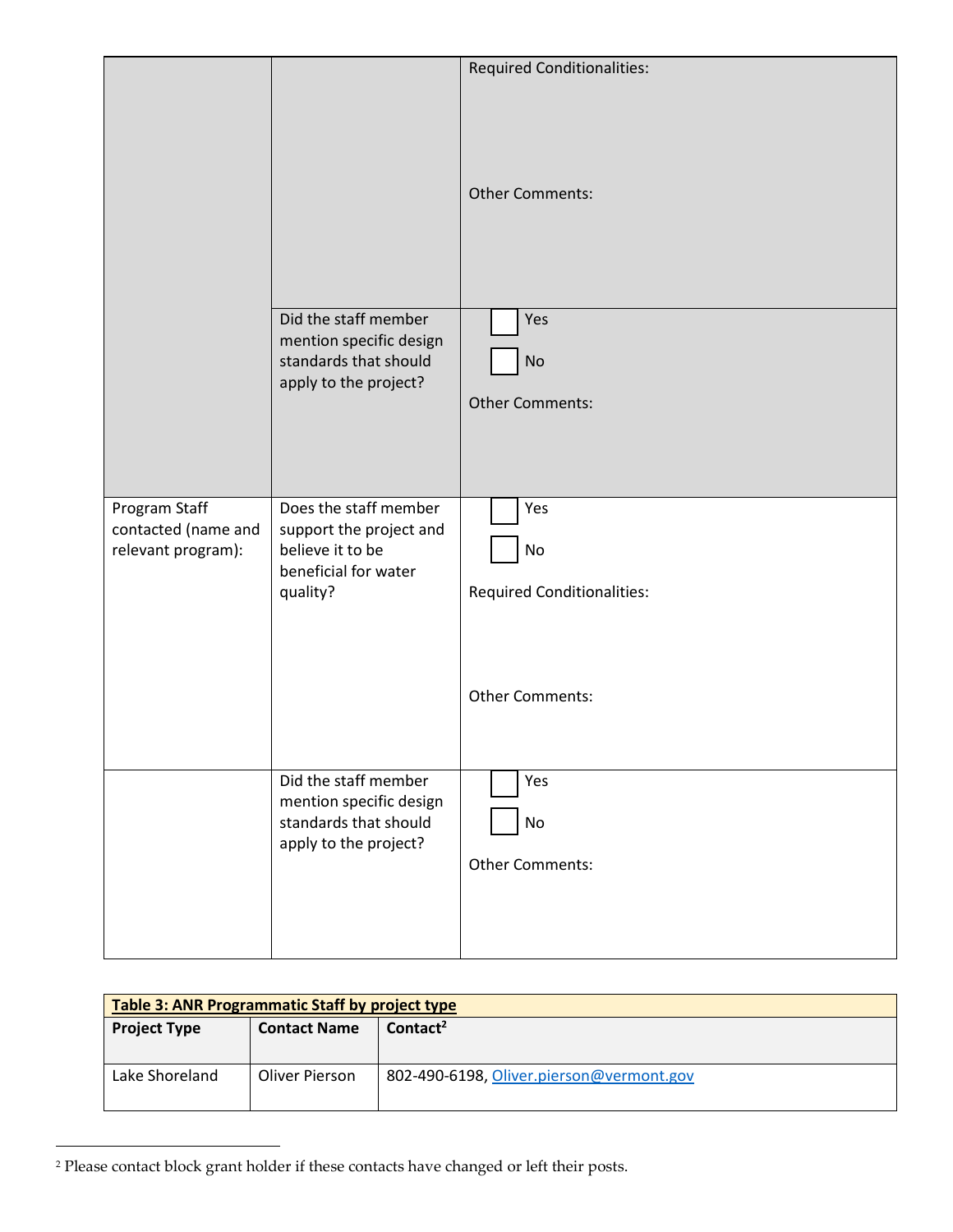| Floodplain/Stream | <b>Regional River</b><br>Scientist      | https://anrweb.vt.gov/DEC/cleanWaterDashboard/ScreeningTool.aspx |
|-------------------|-----------------------------------------|------------------------------------------------------------------|
| Wetland           | Wetland<br><b>District</b><br>Ecologist | <b>Wetland Inquiry Form</b>                                      |

**Step 4:** Permit Screening. Review your project for potential Natural Resource Conflicts and ANR permit needs (to be conducted in advance of each project phase- 30% preliminary design, 100% final design, implementation). Please walk through and answer all of the questions in the Table 4 Natural Resource Conflicts and ANR Permits Checklist and provide summaries of consultations, where requested.

- 1) The [ANR Atlas Clean Water Initiative Program Grant Screening tool](https://dec.vermont.gov/sites/dec/files/wsm/erp/docs/GrantMaterials/NR%20Screening%20tool%20instructions-FY%2021.pdf) can help answer the yes/no questions in the following sections: Act 250, Lakeshore, and Rivers. Follow the instructions on this link to identify whether your project is located on an Act 250 parcel or is located in the jurisdictional zones to trigger a Lakeshore or Rivers Program permit. Note that the layer to activate in ANR Atlas is now named "Clean Water Initiative Program Grant Screening."
- 2) This checklist is a high-level review of the most likely ANR permits to apply to your project. Sub-grantees selected for funding are expected to perform due diligence to ensure all applicable permits (including non-ANR state, local, and federal permits) are discovered and secured prior to implementation. Th[e ANR](https://dec.vermont.gov/permitnavigator)  [Permit Navigator](https://dec.vermont.gov/permitnavigator) and an Environmental Compliance Division Community Assistance Specialist can help confirm ANR permitting needs for any projects once selected for funding.
- 3) If instructed by the Table 4 check-list to connect with a specific program's regulatory staff, please do the following:
	- $\circ$  Send them the watersheds project database number (if available), location and description of the project, and any other relevant information they request that will be utilized in their review.
	- o Secure written documentation of the results of their findings (an email meets this requirement).
	- o Provide summary of communications in the checklist form below.
- 4) The "conditioned" category is reserved for when the State technical staff indicate they may need a field visit or may need to see more completed designs prior to making a permit need determination.
- 5) If instructed by the Table 4 check-list, applicants must attempt to communicate with the relevant technical staff and provide them with at least two weeks to review the project and provide a response. If no response is received by the application due date, the applicant may indicate "unknown/pending" and submit proof of attempted correspondence made in a timely manner.
- 6) Note that it is ok to fund design projects where a permit need is "unknown/pending" or "conditioned," but that sub-grant recipient will be expected to continue to engage with any applicable regulatory programs identified through this review to ensure a final determination of permit needs is confirmed prior to implementation. Implementation project proposals must have no "unknown/pending" or "conditioned" responses in the checklist below in order to be funded.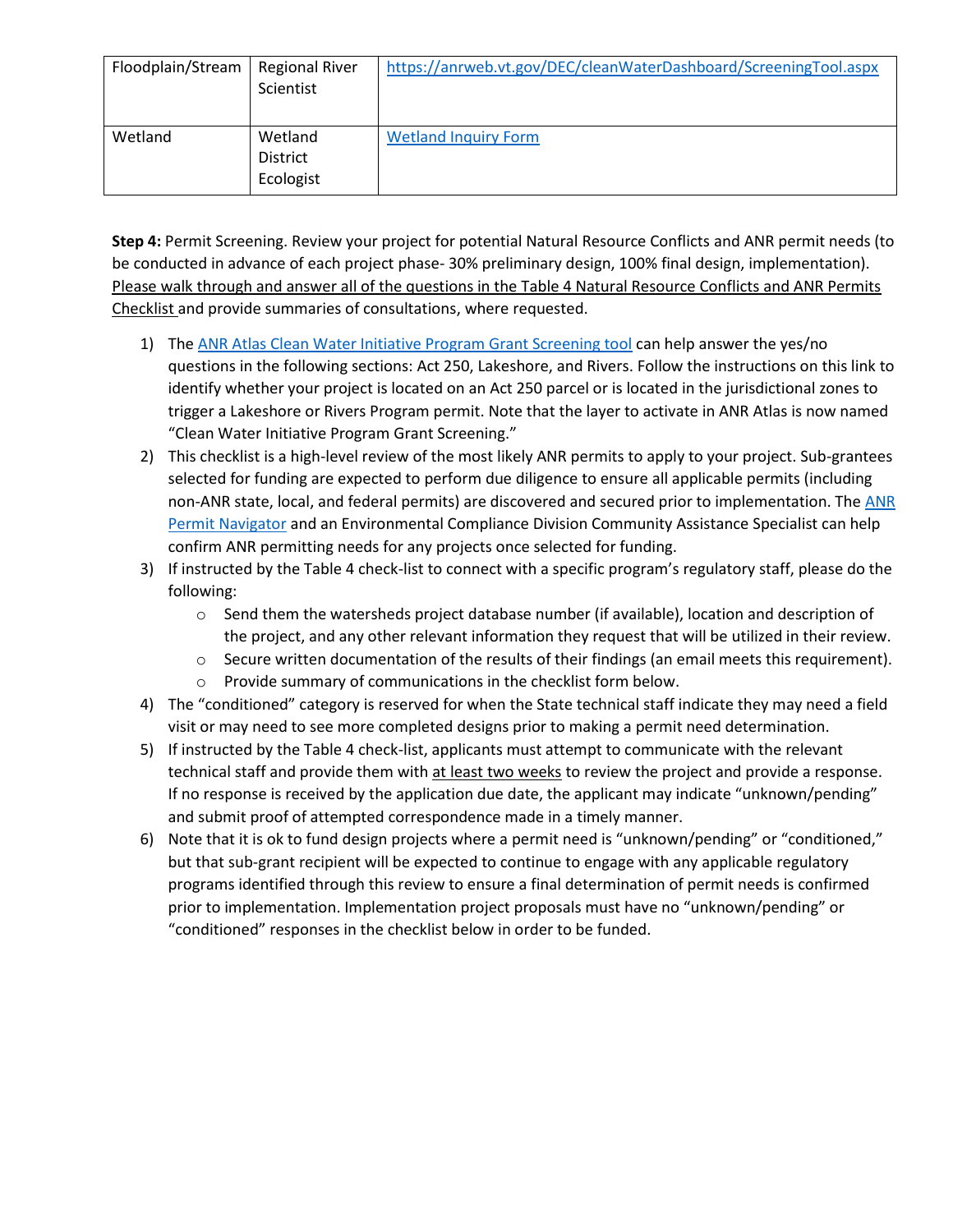| <b>Table 4: Natural Resource Conflicts and ANR Permits Checklist</b>                                                                                                                                                                                                                                                                                                                                                                                                    |                                                                                                                                                                                           |  |
|-------------------------------------------------------------------------------------------------------------------------------------------------------------------------------------------------------------------------------------------------------------------------------------------------------------------------------------------------------------------------------------------------------------------------------------------------------------------------|-------------------------------------------------------------------------------------------------------------------------------------------------------------------------------------------|--|
| I. Act 250 Permits                                                                                                                                                                                                                                                                                                                                                                                                                                                      |                                                                                                                                                                                           |  |
| 1. Have any Act 250 (Vermont's Land Use and Development Control<br>Law) Permits been issued in the project site's parcel location?<br>An Act 250 Permit is required for certain categories of development,<br>such as subdivisions of 10 lots or more, commercial projects on more<br>than one acre or ten acres (depending on whether the town has<br>permanent zoning and subdivision regulations), and any development<br>above the elevation of 2,500 feet.         | Yes<br><b>No</b>                                                                                                                                                                          |  |
| If yes, please provide the permit number and list any water resource<br>issues or natural resource issues found:<br>Permit Number:<br><b>Resource Issues:</b><br>If yes, use the Water Quality Project Screening Tool to identify the<br>appropriate regulatory contact for Act 250 consultation.<br>Please provide summary of communications with appropriate Act 250<br>permitting staff and whether a permit amendment is needed:                                    | Yes - permit amendment<br>needed<br>No - permit amendment<br>not needed<br><b>Conditioned</b> - permit<br>amendment might be<br>needed<br>Unknown/Pending - No<br>response from ANR staff |  |
| II. Lakeshore                                                                                                                                                                                                                                                                                                                                                                                                                                                           |                                                                                                                                                                                           |  |
| 1. Is the project site located within 250 feet of a lakeshore water's<br>edge?                                                                                                                                                                                                                                                                                                                                                                                          | Yes<br>No                                                                                                                                                                                 |  |
| If yes, you might need either a Shoreland Protection Act Permit or an<br>Encroachment Permit. Use the Water Quality Project Screening Tool to<br>find the Lake Shoreland Scientist for your project's region.<br>Please provide summary of communications with Lake Shoreland<br>Scientist, whether project complies with the Shoreland Protection Act<br>and/or the proposed encroachment will not adversely affect the public<br>good and whether a permit is needed: | Yes - permit needed<br>No - permit not needed<br><b>Conditioned</b> - permit<br>might be needed<br>Unknown/Pending - No<br>response from ANR staff                                        |  |
| III. Rivers, River Corridors, and Flood Hazard Areas                                                                                                                                                                                                                                                                                                                                                                                                                    |                                                                                                                                                                                           |  |
| 1. Is there any portion of the project site located within 100' of a river<br>corridor and/or mapped Federal Emergency Management Agency<br>(FEMA) flood hazard area <sup>3</sup> ? (e.g., a stormwater pond's pipe draining into<br>a river corridor area)? Any permanent excavation/filling or construction                                                                                                                                                           | Yes<br>No                                                                                                                                                                                 |  |

<sup>&</sup>lt;sup>3</sup> FEMA mapped Flood Hazard Areas are not available statewide on the ANR Natural Resources Atlas. For projects located in Grand Isle, Franklin, Lamoille, Addison, Essex, Orleans, Caledonia, and Orange Counties, maps are available via the FEMA Flood Map Service Center: [https://msc.fema.gov/portal/home.](https://msc.fema.gov/portal/home) ANR Floodplain Managers are available to provide technical assistance if needed.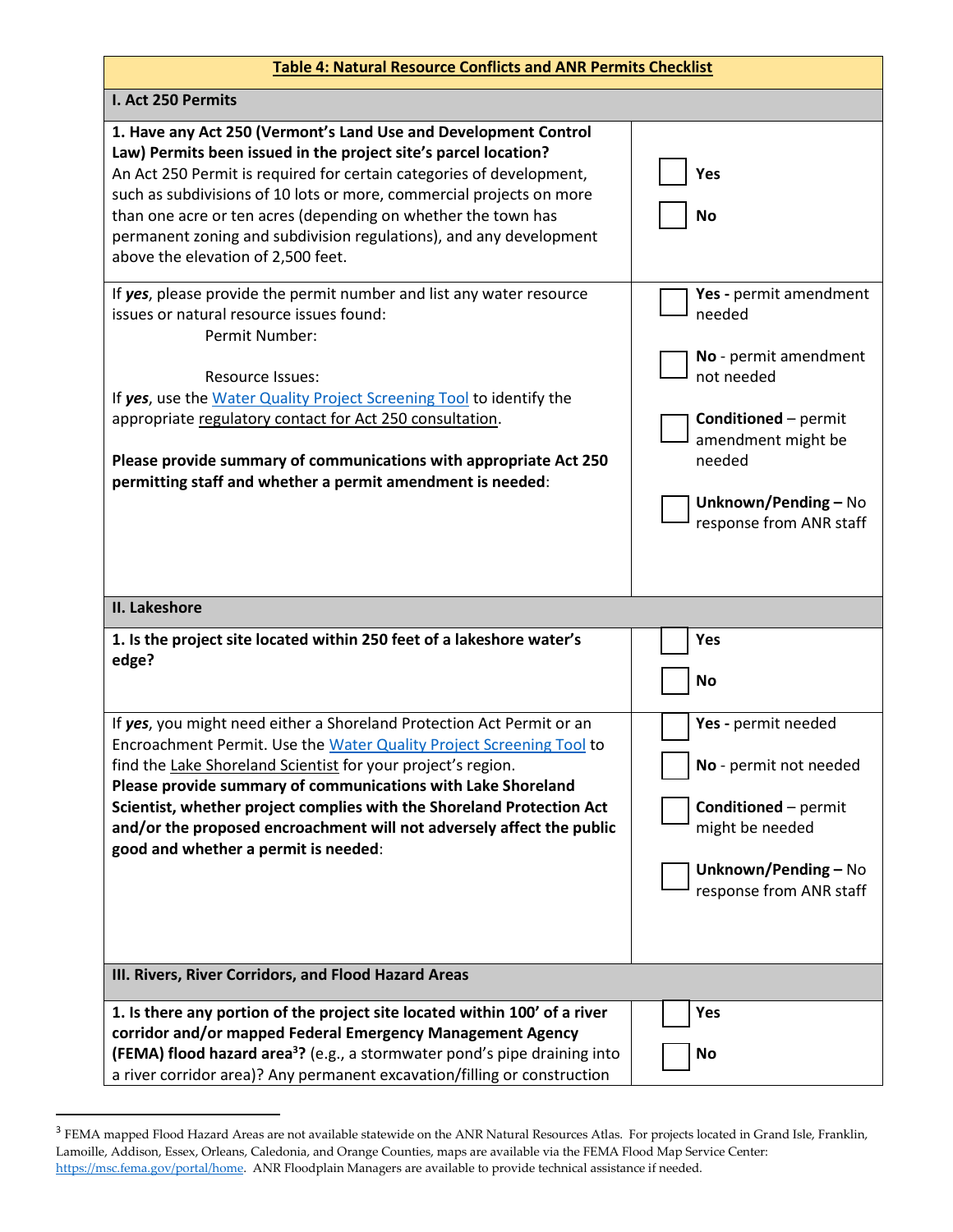| Yes - permit needed<br>No - permit not needed<br><b>Conditioned</b> - permit<br>might be needed<br>Unknown/Pending - No<br>response from ANR staff |
|----------------------------------------------------------------------------------------------------------------------------------------------------|
| Yes<br><b>No</b>                                                                                                                                   |
| Yes - permit needed<br>No - permit not needed<br><b>Conditioned</b> - permit<br>might be needed<br>Unknown/Pending - No<br>response from ANR staff |
|                                                                                                                                                    |
| Yes<br><b>No</b>                                                                                                                                   |
| Yes - permit needed<br>No - permit not needed<br><b>Conditioned</b> - permit<br>might be needed<br>Unknown/Pending - No<br>response from ANR staff |
|                                                                                                                                                    |

 $^4$  To view the Wetland Screening Tool introduction video, see  $\underline{https://youtu.be/6lv5en0AB1o}$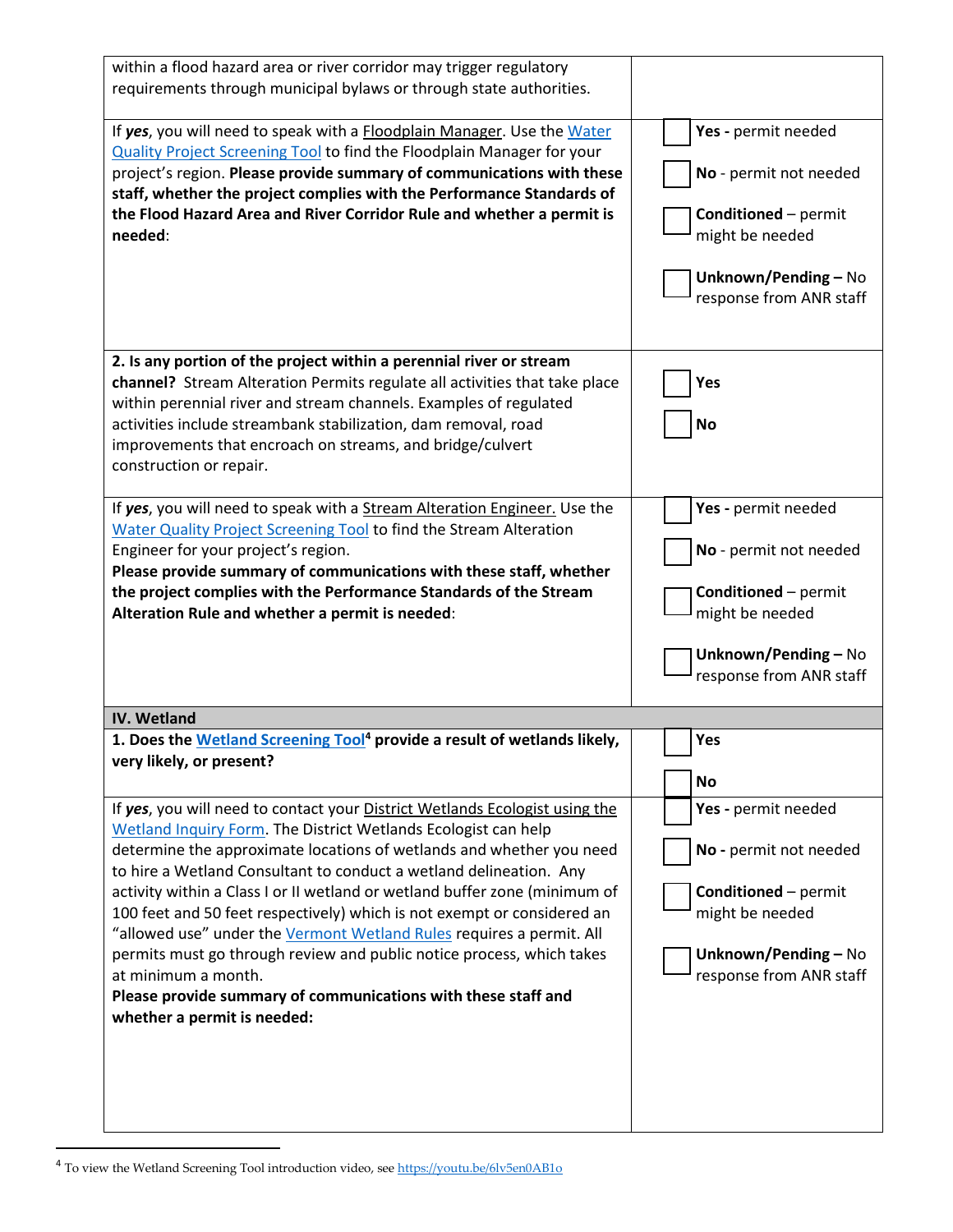| V. Fish and Wildlife                                                                                                                                                                                                                                                                                                                                                                                                                                                                                                                                                                                                                                                                                                                                                                                           |                                                                                                                                                                    |
|----------------------------------------------------------------------------------------------------------------------------------------------------------------------------------------------------------------------------------------------------------------------------------------------------------------------------------------------------------------------------------------------------------------------------------------------------------------------------------------------------------------------------------------------------------------------------------------------------------------------------------------------------------------------------------------------------------------------------------------------------------------------------------------------------------------|--------------------------------------------------------------------------------------------------------------------------------------------------------------------|
| State law protects endangered and threatened species. No person may<br>take or possess such species without a Threatened & Endangered Species<br>Takings permit.<br>1. Does your project involve cutting down trees larger than 8 inches in<br>diameter in any of the following towns? Addison, Arlington, Benson,<br>Brandon, Bridport, Bristol, Charlotte, Cornwall, Danby, Dorset, Fair<br>Haven, Ferrisburgh, Hinesburg, Manchester, Middlebury, Monkton,<br>New Haven, Orwell, Panton, Pawlet, Pittsford, Rupert, Salisbury,<br>Sandgate, Shoreham, Starksboro, St. George, Sudbury, Sunderland,<br>Vergennes, Waltham, West Haven, Weybridge, Whiting<br>Is the project within 1 mile of a mapped <sup>5</sup> Significant Natural<br>2.<br><b>Community or Rare, Threatened, or Endangered Species?</b> | Yes<br><b>No</b><br>Yes                                                                                                                                            |
| If yes to either of the above questions, connect with the VT Fish and<br>Wildlife department (everett.marshall@vermont.gov 802-371-7333) to<br>discuss your project and any necessary permitting. Please provide<br>summary of communications with these staff and whether a permit is<br>needed:                                                                                                                                                                                                                                                                                                                                                                                                                                                                                                              | <b>No</b><br>Yes - permit needed<br>No - permit not needed<br><b>Conditioned</b> - permit<br>might be needed<br>Unknown/Pending - No<br>response from ANR staff    |
| <b>VI. Stormwater</b>                                                                                                                                                                                                                                                                                                                                                                                                                                                                                                                                                                                                                                                                                                                                                                                          |                                                                                                                                                                    |
| 1. Will the project disturb more than an acre of land during<br>construction, add impervious surface, create new development or<br>otherwise require a Stormwater permit?<br>If yes, forward to the appropriate Stormwater specialist to ensure<br>necessary permitting. Use the Water Quality Project Screening Tool to<br>find the Stormwater specialist for your project's region.<br>Please provide summary of communications with these staff and<br>whether a permit is needed:                                                                                                                                                                                                                                                                                                                          | Yes<br><b>No</b><br>Yes - permit needed<br>No permit not needed<br><b>Conditioned</b> - permit<br>might be needed<br>Unknown/Pending-No<br>response from ANR staff |
| <b>VII. Solid Waste</b>                                                                                                                                                                                                                                                                                                                                                                                                                                                                                                                                                                                                                                                                                                                                                                                        |                                                                                                                                                                    |
| Will the project result in the transfer and/or disposal of waste<br>(including construction and demolition waste, stumps, brush, untreated<br>wood, concrete, masonry and mortar)?<br>If yes, connect with the Waste Management & Prevention Division<br>(dennis.fekert@vermont.gov 802-522-0195) to discuss your project and                                                                                                                                                                                                                                                                                                                                                                                                                                                                                  | Yes<br>No<br>Yes - permit needed                                                                                                                                   |
| any necessary permitting. Please provide summary of communications<br>with these staff and whether a permit is needed:                                                                                                                                                                                                                                                                                                                                                                                                                                                                                                                                                                                                                                                                                         | No permit not needed                                                                                                                                               |

Τ

٦

 $\overline{1}$ 

<sup>&</sup>lt;sup>5</sup> Find both of these layers on the ANR Atlas under Atlas Layers/Fish and Wildlife.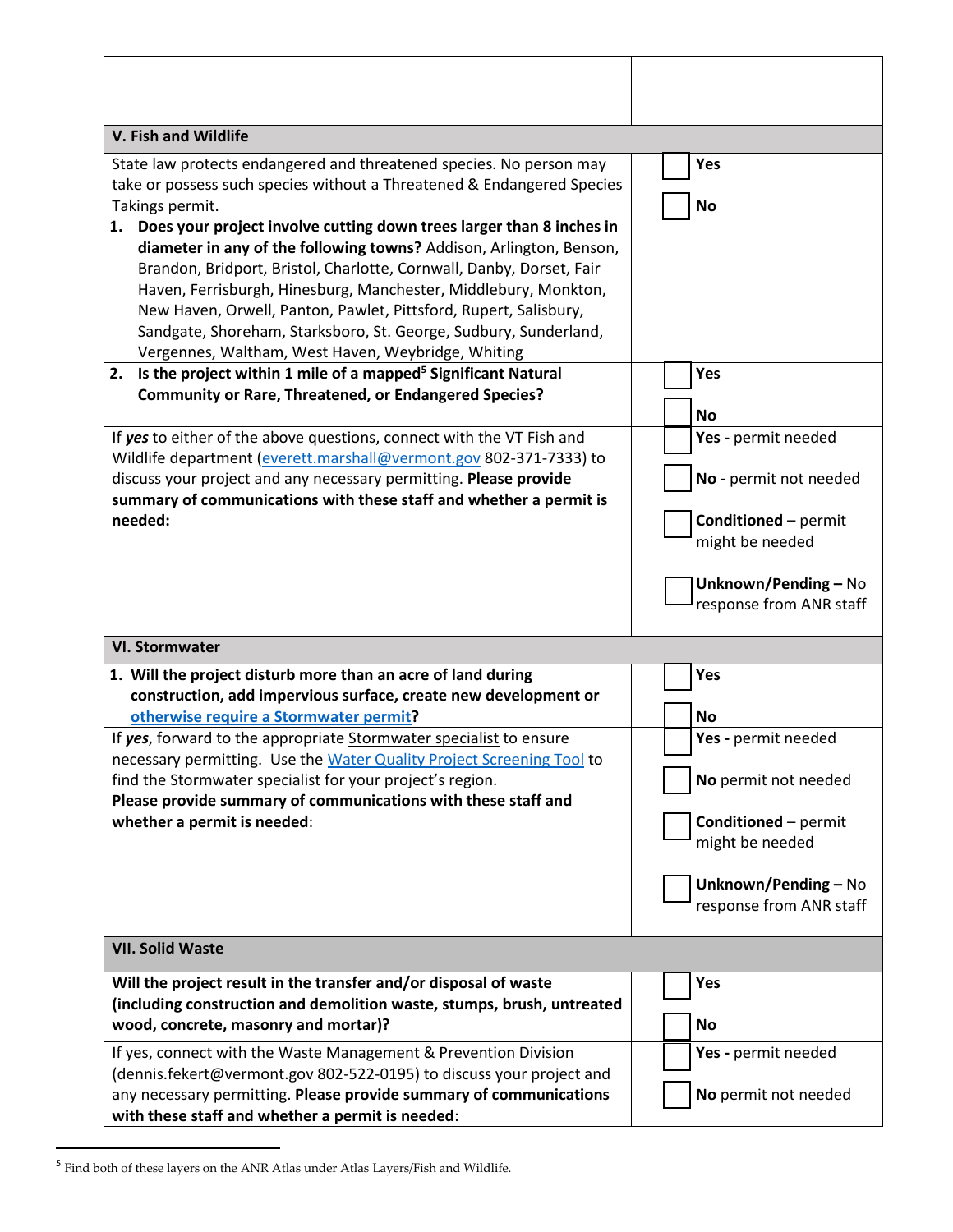|  | <b>Conditioned</b> – permit<br>$\overline{\phantom{a}}$ might be needed<br>Unknown/Pending - No<br>response from ANR staff |
|--|----------------------------------------------------------------------------------------------------------------------------|
|--|----------------------------------------------------------------------------------------------------------------------------|

**Step 5:** Confirm proposed project meets all other Eligibility Screens in the Funding Policy (budget, recipient entity, landowner, leveraging, O&M).

| Yes |
|-----|
| Nο  |

**Other (please explain):** 

- r. **Project Budget.** Please provide your requested grant budget, match funds, and total project cost below. You will be required to include more detailed budget information in the DIBG Budget Form.
	- 1. Total Grant Funds Requested:
	- 2. Eligible Match/Leverage Funds Provided:
	- 3. Total Project Cost *(Grant Funds Requested + Match Provided = Project Cost):*
- s. **Additional Information.** If there is any additional information that the Review Committee should be aware of when reviewing your application (innovative water quality solutions, exciting or innovative partnerships, noteworthy site history, obscure sources of match/leverage funding, or any other information), please provide: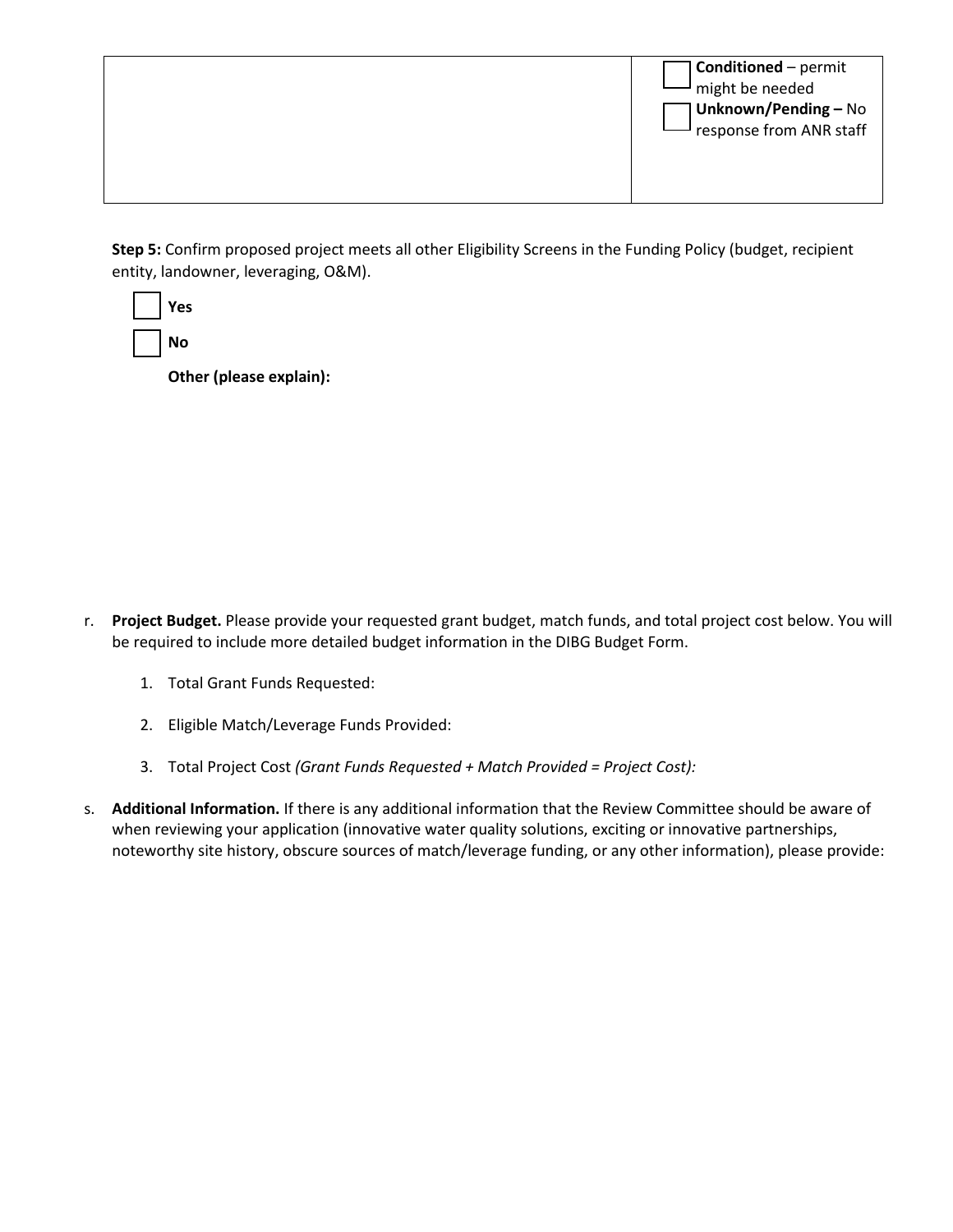#### **Required Application Content & Submittal Instructions**

Please ensure that your application includes each of the following elements, submitted in the following manner. Failure to properly submit your application as described in this Section may jeopardize your funding request.

| The following elements must be submitted as one (1) PDF document, arranged in the following order:         |
|------------------------------------------------------------------------------------------------------------|
| Completed Application Form (this document);                                                                |
| <b>Completed Budget Form;</b>                                                                              |
| Bid(s), Quote(s) or Estimate(s) from engineering and/or construction firms;                                |
| Natural Resources Screening Map;                                                                           |
| Completed and signed <b>DIBG DEC Programmatic Staff Project Review Form</b> (s) from applicable DEC staff; |
| Landowner Letter of Support;                                                                               |
| Documentation of Operations & Maintenance (O&M) responsible party;                                         |
| Other Letter(s) of Support, if applicable (e.g., DEC Basin Planner, Watershed Groups, etc.);               |
| Site photograph(s) clearly demonstrating the water quality concern;                                        |
| Match Funding Commitment Letter (if applicable)                                                            |
| The following must be submitted as a second, single PDF document:                                          |
| Preliminary or final engineering design plans, if applicable;                                              |

Engineering design report, if applicable;

Local, state and/or federal permit authorization(s) (if an implementation phase project<sup>6</sup>);

Please submit your completed application via email (as two PDF attachments as described above) t[o cwbg@marcvt.org](mailto:cwbg@marcvt.org) under the subject heading "*DIBG Application Submission – Organization Name*" by no later than **Thursday, July 7, 2022 by 4:30 pm** Eastern Standard Time (EST). MARC staff will respond to your application submission email to provide confirmation of receipt. **Late or incorrectly submitted applications will not be considered**.

If your organization intends to submit two or more applications, please submit each application by separate email.

 $6$  Applicants are strongly encouraged to secure all required permit authorizations during the final design phase, or otherwise prior to applying for DIBG implementation funds. However, you may be eligible to receive implementation funds prior to securing permits. You must clearly demonstrate in your application all permitting requirements, and a plan to secure all necessary permit authorizations prior to commencement of any construction activities.